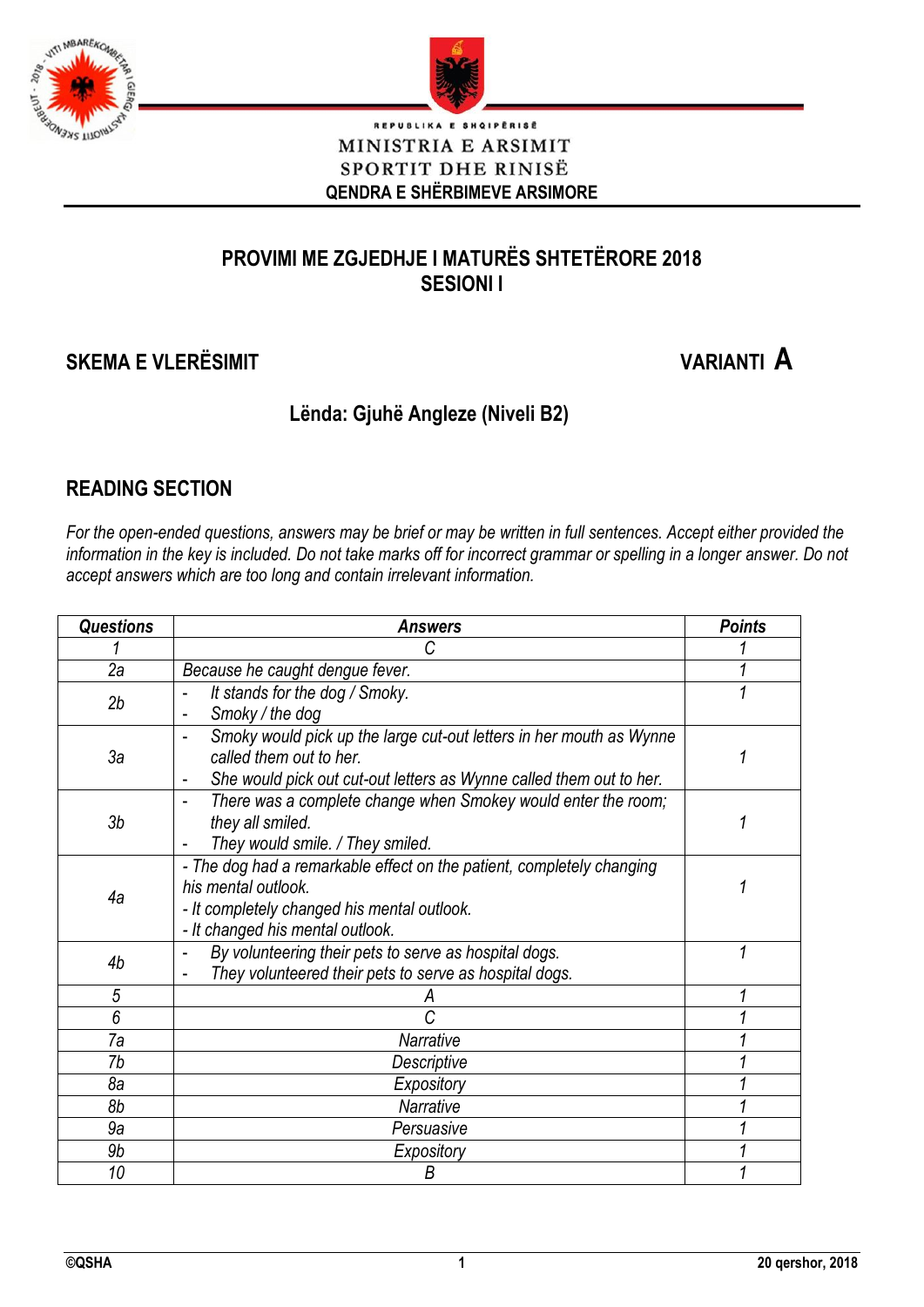#### **USE OF LANGUAGE SECTION**

| <b>Questions</b> | <b>Answers</b>                                                                                      | <b>Points</b> |
|------------------|-----------------------------------------------------------------------------------------------------|---------------|
| 11               | Β                                                                                                   |               |
| 12               |                                                                                                     |               |
| 13               | А                                                                                                   |               |
| 14               |                                                                                                     |               |
| 15               | Β                                                                                                   |               |
| 16               | C                                                                                                   |               |
| 17a              | unavoidable                                                                                         |               |
| 17 <sub>b</sub>  | existence                                                                                           |               |
| 17c              | availability                                                                                        |               |
| 18a              | Kate wanted to know if I had been in the concert on Saturday.                                       |               |
| 18 <sub>b</sub>  | Due to bad weather, the game has been called off by the football<br>association.                    |               |
| 18 <sub>c</sub>  | If the student hadn't missed the deadline, she would have been able to<br>register for her courses. |               |
| 19a              | the                                                                                                 |               |
| 19 <sub>b</sub>  | by                                                                                                  |               |
| 19c              | SO                                                                                                  |               |
| 19d              | it                                                                                                  |               |

#### **WRITING SECTION**

The writing section is scored out of a total of eight points. There are four criteria, each of which receives two points. Candidates whose writing ability for a criterion is considered to be *below the minimum acceptable standard for B2 Leve*l receive **0 points** for that criterion.

Candidates whose writing ability is judged to be *at the minimum standard for B2* Level receive **1 point** for that criterion. Candidates whose ability for a criterion is considered to be *above the minimum level for B2* receive **2 points** for that criterion. The number of points for each criterion is added together to give a total score out of eight.

A successful student at minimum B2 level:

- $\checkmark$  Can write an essay or report which develops an argument, giving reasons in support of or against a particular point of view and explaining the advantages and disadvantages of various options.
- $\checkmark$  Can write clear, detailed descriptions on a variety of subjects related to his/her field of interest.
- $\checkmark$  Can write a review of a film, book or play.